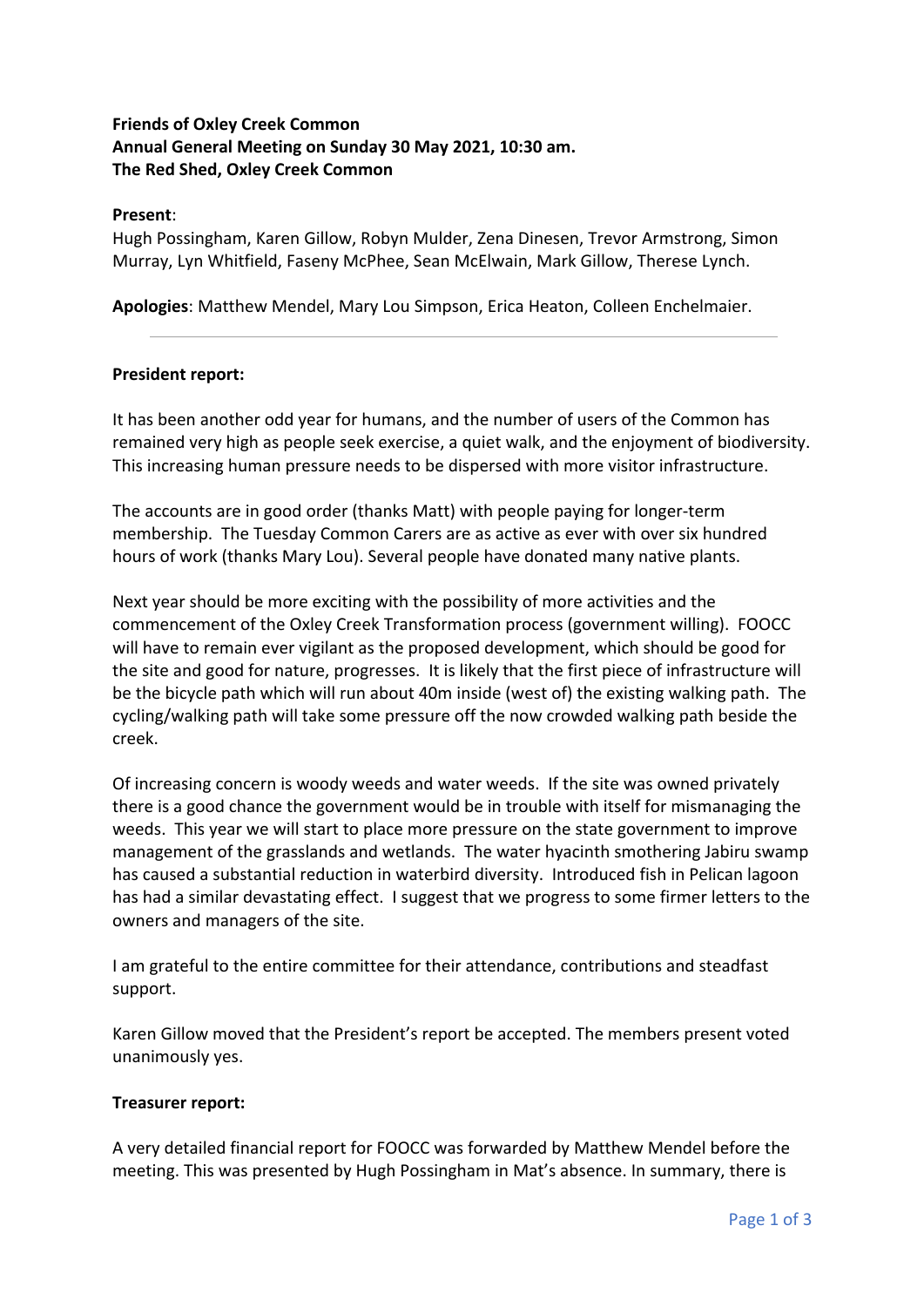just over \$5k in the bank, with a recent boost to funds due to many people taking up the special 5 year membership deal (5 years for the price of 4) and three Life Memberships. The full financial report is included at the end of these minutes.

Hugh Possingham moved that the Treasurer's report be accepted. The members present voted unanimously yes.

#### **Other matters:**

*Tues Common Carers*: Mary Lou provided a comprehensive report of progress prior to the meeting. This was summarised by Hugh Possingham in Mary Lou Simpson's absence. This will be published on the FOOCC website and in the FOOCC newsletter. Highlights include around 638 hours of worker time in the last year. Between 7 and 10 people turn up regularly and we are contributing to coordinating other groups for weeding on the Common too. Signs have been great asset.

Suggested that the mud map of the common be added to Mary Lou's report and could be used for Peaks to Points.

Long term goal: online map of common. Short term: better map for Peaks to Point of the common.

*Seats*: waiting for feedback from the department

**Zena:** thanked everyone on the committee and involved in FOOCC.

#### **Peaks to Points**:

- Hugh is doing bird walks as part of the Peaks to Points festival at the Common on  $25<sup>th</sup>$  July (for Pony club) and  $24<sup>th</sup>$  July
- FOOCC display on  $18<sup>th</sup>$  at OCC.
- 20 July is the 6<sup>th</sup> birthday celebration of the Common Carers.
- Lyn noted that they are approaching 50 different events for the Peaks to Points.
- Around 4<sup>th</sup> June Peaks to Points web site should be updated with all events
- Mark Gillow has volunteered to create a Goose Chase game for families participating in the FOOCC display. He presented what had been done so far and informed the committee that there would be a cost of around \$240 for a licence for the software if they chose to go ahead with what he had developed. This was an annual licence meaning it would be possible to develop other "games" for different events or times throughout the year. The BCC have been looking to use Questagame (www.questagame.com) which is more about biological information like iNaturalist.
- Lyn to join FOOCC Peaks to Points committee for further discussions and advice for FOOCC's part in Peaks to Points.

#### **COMMITTEE NOMINATION**

Hugh declared all positions on the FOOCC committee and committee memberships vacant.

Final nominations were accepted as follows: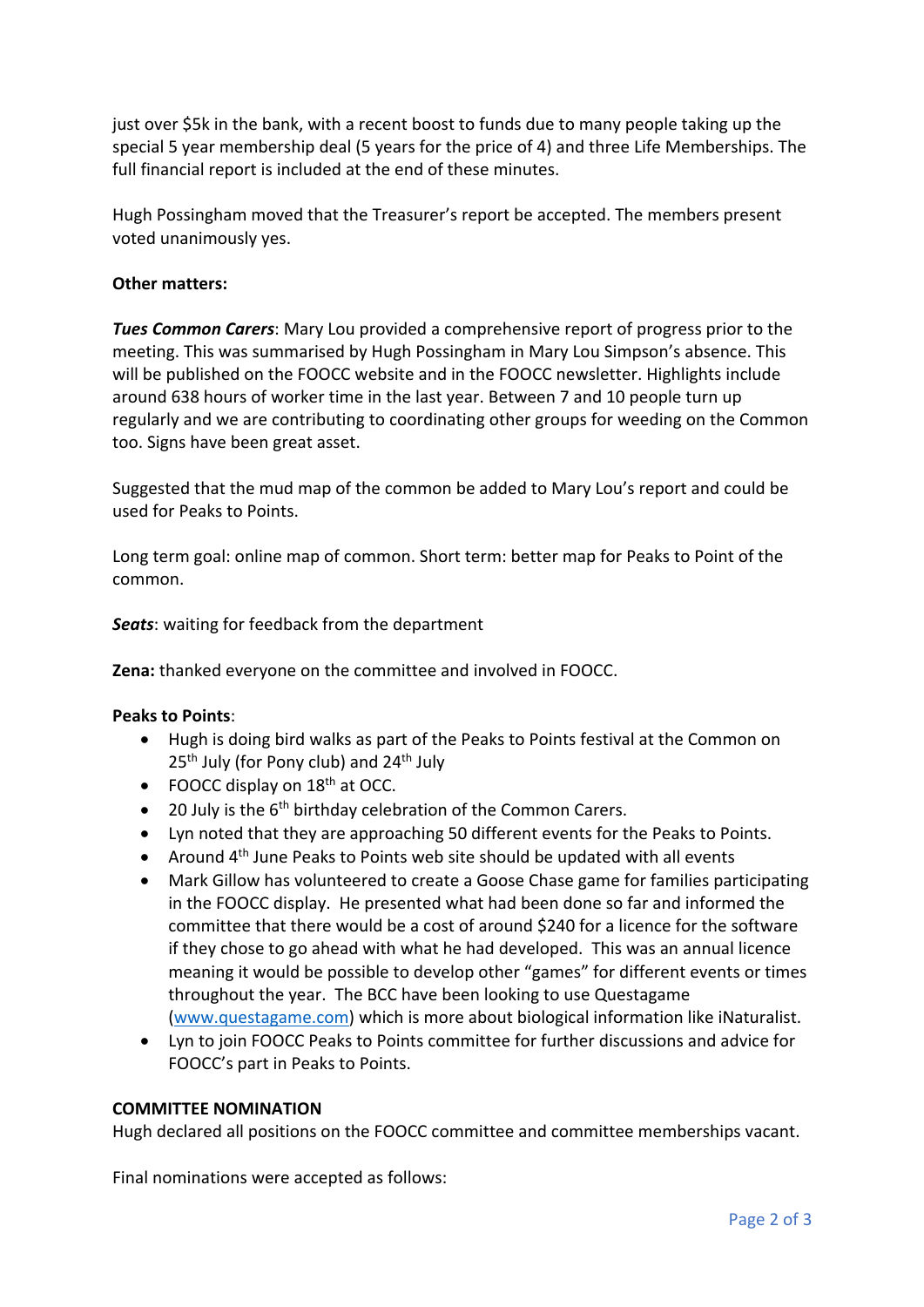- President Hugh Possingham nominated by Zena Dinesen, seconded by Faseny McPhee. Accepted.
- Treasurer Matt Mendal nominated by Karen Gillow, seconded by Hugh Possingham. Accepted by email.
- Secretary Karen Gillow nominated by Robyn Mulder, seconded by Zena Dinesen. Accepted.
- Newsletter editor Mary Lou Simpson nominated by Lyn Whitfield, seconded by Robyn Mulder. Accepted by email.

General Committee Members: Zena Dinesen, Faseny McPhee, Lyn Whitfield, Simon Murray, Robyn Mulder and Erica Heaton.

All nominations were accepted unanimously and unopposed.

Meeting closed at 11:15 am.

Next meeting to be **Sunday August 29th** at the red shed– bird walk at 6:30am. Morning tea at 9:30am, General meeting at 10am.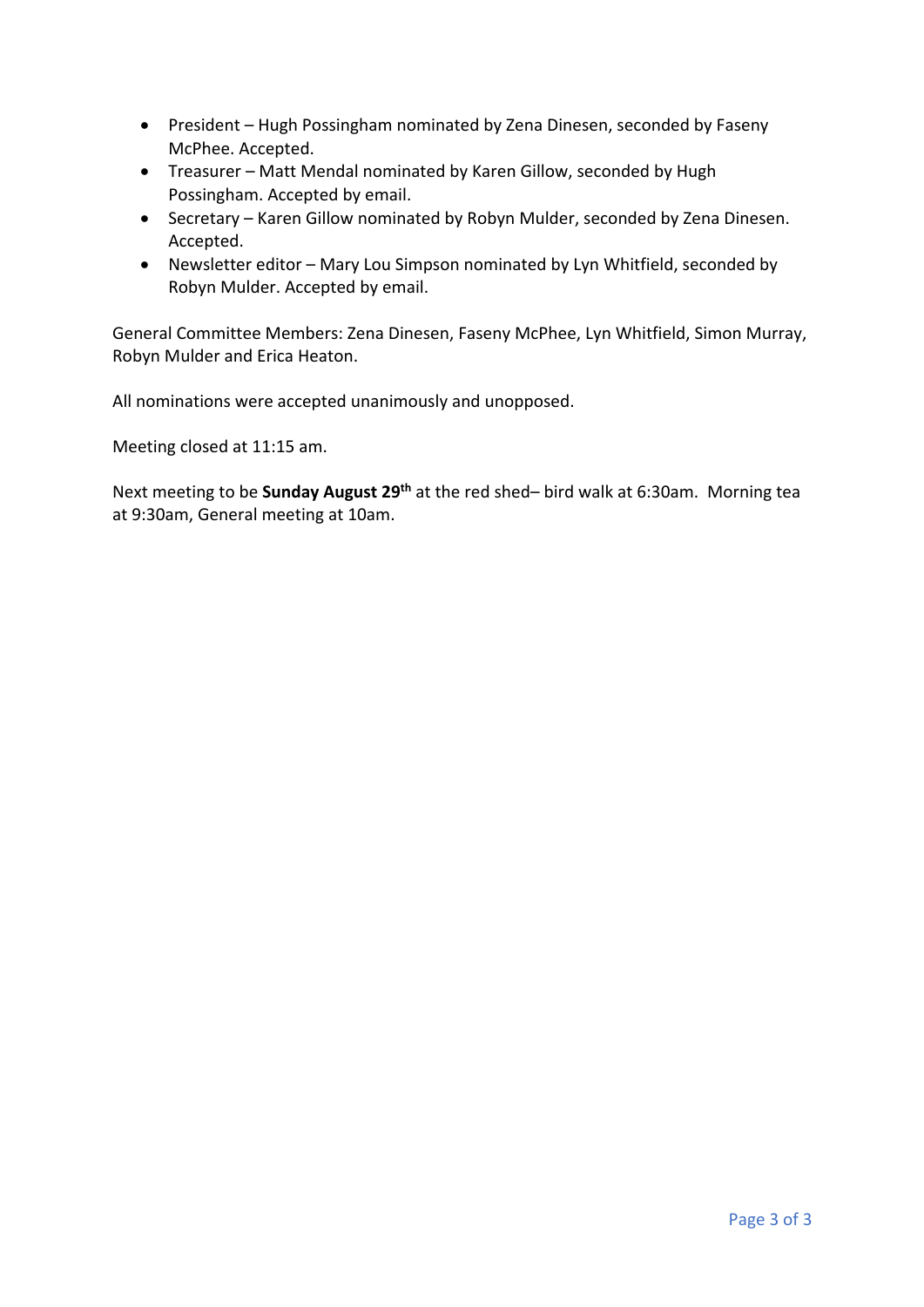# **Tuesday Common Carers' Report for the FOOCC Annual General Meeting 30th May, 2021**

## **Vision**

Tuesday Common Carers aim to remove weeds that are threatening native vegetation, restore habitat, encourage natural regeneration, and maintain new plantings. Because this is a vital bird habitat, all our work is in consideration of the bird population. Consequently, we keep invasive grasses, where they are useful to birds. The massive growth of grass this summer and autumn, which looks unkempt to the casual visitor, has sustained Chestnut Breasted Mannikins and finches. Green panic remains protective habitat for Brown Quail. (A nest of 8 eggs was found when we were weeding around the seat at Stony Gully.) We plant species that have been identified as original plants by Greening Australia and are likely to augment bird food and habitat. We hope to have an accessible track along the creek past Stony Gully.

# **This Year**

During the second half of last year, we set to work on new areas, previously untouched, as well as continuing to maintain the areas already weeded and planted. This involved a lot of watering as the Spring was fairly dry.

The exceptionally wet summer and autumn delivered a whole new scenario. We lost several weeks of work because of the rain, which was the catalyst in creating huge areas of weeds, (Glycine, Commelina, Cobbler's Pegs, Khaki Weed, Sida species, Rivina, Asparagus Fern, Rhodes grass, Cinderella weed, Green Panic and Crow's Foot grass). In many of our managed sites, the plantings were invisible amongst the grass. Sites that were weeded in February, became unrecognisable by April. Hopefully, we will have rescued our managed sites by the end of June.

Fortunately, many of the new plantings benefited from the moisture. The rampant growth of Green Panic and Rhodes Grass provided our new plantings with protection from the hot summer sun. There has also been significant regeneration of native plants, underneath the weeds.

Several severe storms have brought down rather a lot of dead timber. The original wattles are now dying and are ready to come down in a storm. This has happened to at least 5 trees close to the track.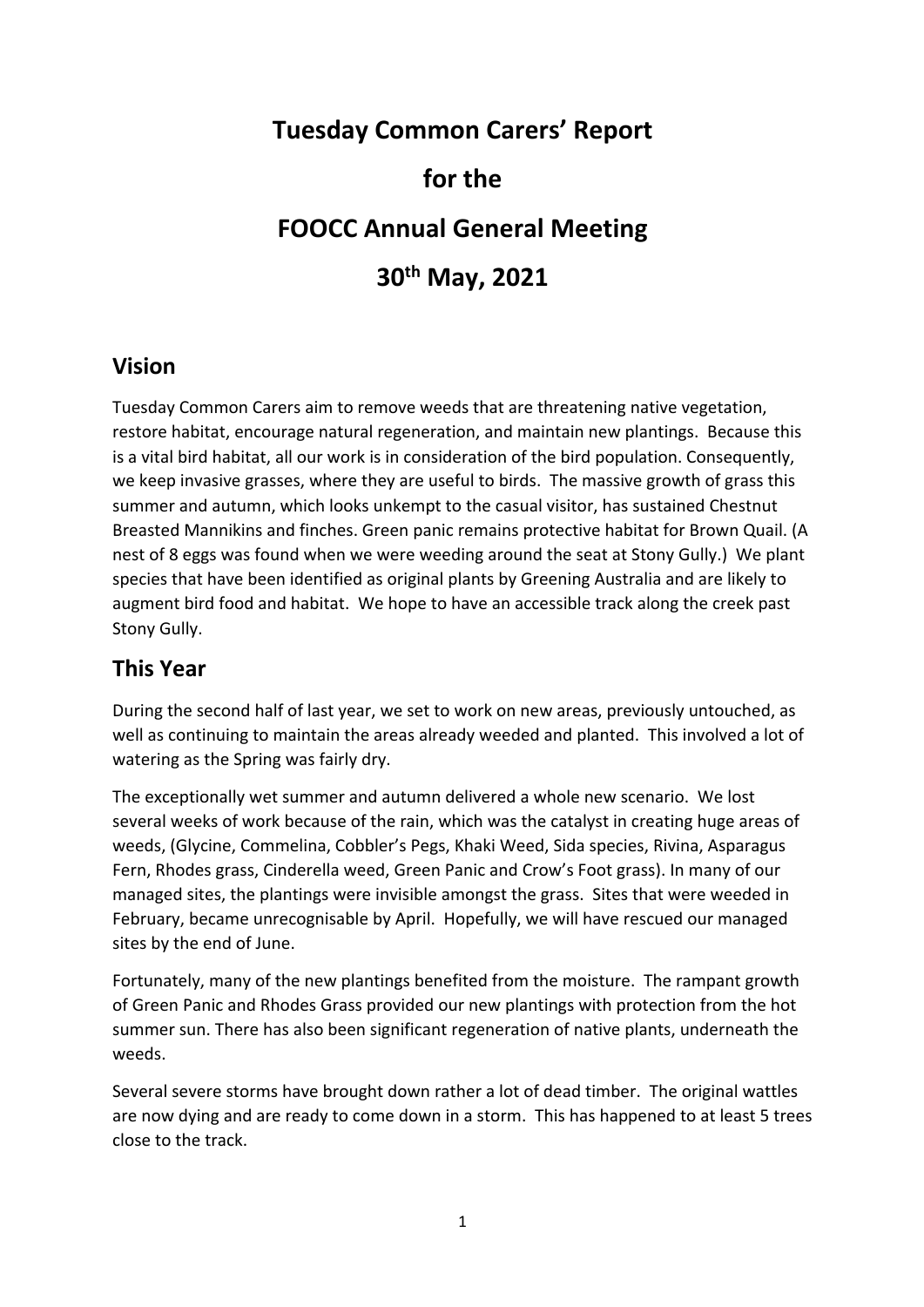# **Composition**

Our weeders are: Brian McDonald, Colleen Enchelmaier, Anna Jack, Anne Alexander, Robyn Mulder, Janet Murray, Amanda Richter, Tanya Scheuler, Laura Wellauer, Caitlin Gaskell, Alex Willmott, Bronwyn Willmott and Adele Dingle. Not everyone is available all the time: illness, work and our 'other life' determine when we can come. However, the commitment of this group is evidenced in a regular attendance of between 9 and 12 people each week. We have been delighted to welcome Tanya and Amanda this year. Trevor Armstrong includes the Common in his demanding schedule and works in the area between the road and the Red Shed.

All these people must be commended for their loyalty to the group, their ability to work solidly for two hours in all temperatures, and to carry both their equipment and bags of rubbish.

| Date                | Group                   | Hours | Total |
|---------------------|-------------------------|-------|-------|
| $2.6.20 - 15.12.20$ | <b>Tuesday C Carers</b> | 435.5 |       |
| $18.6.20 - 5.11.20$ | Thursday Creek C        | 70    |       |
| $9.2.21 - 18.5.21$  | <b>Tuesday C Carers</b> | 218.5 |       |
| $25.2.21 - 6.5.21$  | Thursday Creek C        | 45    |       |
| <b>Yearly total</b> | <b>Tuesday C Carers</b> |       | 654.0 |
|                     | <b>Thursday Creek C</b> |       | 115   |

|  | Hours $(2.6.20 - 31.5.2021)$ |
|--|------------------------------|
|--|------------------------------|

# **Posts**

Because of the difficulty of finding exact locations along the track, Brian McDonald suggested we define zones by painting posts a specific colour. Camilla Duff Burford obtained paint from Dulux, and Brian did the painting. There are now zones of roughly 100 metres, designated by the colours of the rainbow and more. Congratulations Brian. It was very time-consuming, but a great idea and a job well done.

# **Signs**

Robyn Mulder was the driving force behind the new signs at the Common. Stewart Hirth cut the decking, so Robyn could burn the names into the timber. She then oiled them with mould-resistant linseed to help prolong their life. Brad Barratt cut the star pickets and helped Robyn erect the signs. Many hours of work went into creating and installing these attractive signs, which are a great help in locating spots along the track. Congratulations.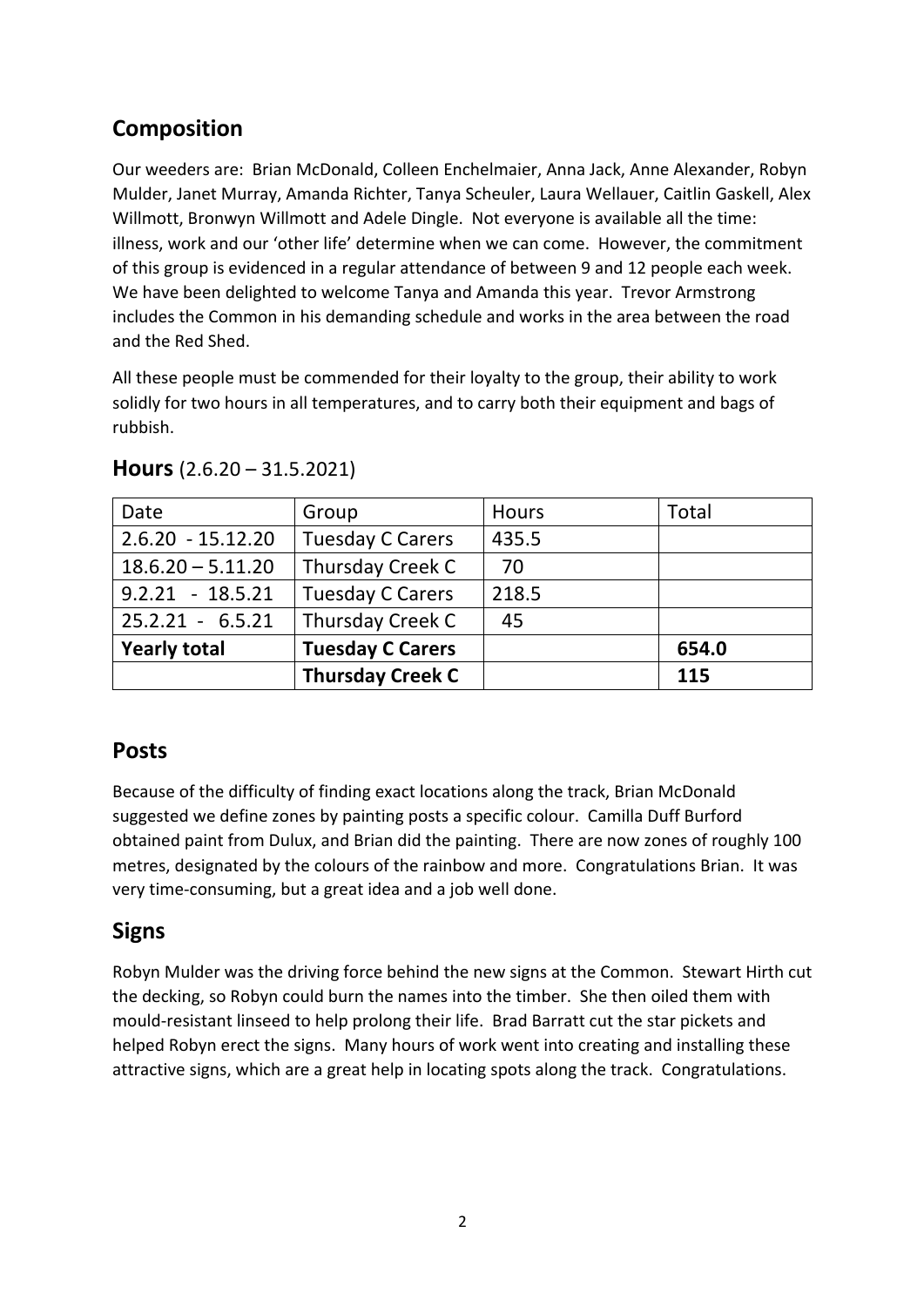# **Areas**

**Birding Ridge,** a difficult and exposed site, with glycine and asparagus fern infestations on the creek, demands continual attention.

**Luke's Patch and the Willmott patch** either side of the fence became covered in Green Panic after summer. Much of this has now been reclaimed. The new plantings close to the creek struggle to compete with weeds.

**Casuarina Gully** was cleared of grass and planted in Spring. Practically all the plants were dug up by native animals looking for moisture during the dry. The plants we have found in the grass have thrived in the wet season.

**The creek track** between Luke's Patch and Casuarina Gully was slashed by Noel Standfast of Thursday Creek Care. Heavy cardboard has been laid along this track to discourage grass regrowth. There are several attractive sections of Marine Couch, Eclipta and Alternathera.

**The area south of Commelina Gully (Timberfell)** is a newly established section. When it was cleared of weeds, there was no native growth at all. Over 100 seedlings were planted in this area. Soon after a track was cleared, a Buff-banded Rail was seen.

**Opposite the gate in the brown zone,** is a newly cleared area, which was infested with invasive Commelina, glycine, asparagus fern, coral berry and cobbler's pegs. 25 seedlings (Flindersia, Polyscia, native hibiscus and melaleucas) were planted in the bare area towards the creek. Scrub turkeys attacked this planting, but most seedlings were saved.

**Scrub-wren Point** is a large area between the turkey mound and Snake Gully. There is adequate natural vegetation there, but it is in competition with the usual problems: Glycine, Rivina, Asparagus Fern. This area had never been weeded before.

**Pink Zone** was weeded for several weeks, as there were worrying areas of Commelina and Glycine. Again, this was the first time this area had been worked on. Green Panic has covered this spot and it is hard to see where we were working.

# **Donors**

John Mansell donated over 70 plants, which have been planted in various sites. Thanks to the summer rain, there has been a good survival rate.

Alex and Warwick Willmot have donated plants, especially for the site before the first gate.

Trevor Armstrong donated Silky Oaks and a variety of rainforest plants. The silky oaks have done amazingly well this summer.

Robyn Mulder also donated well established plants which were planted at Casuarina Gully.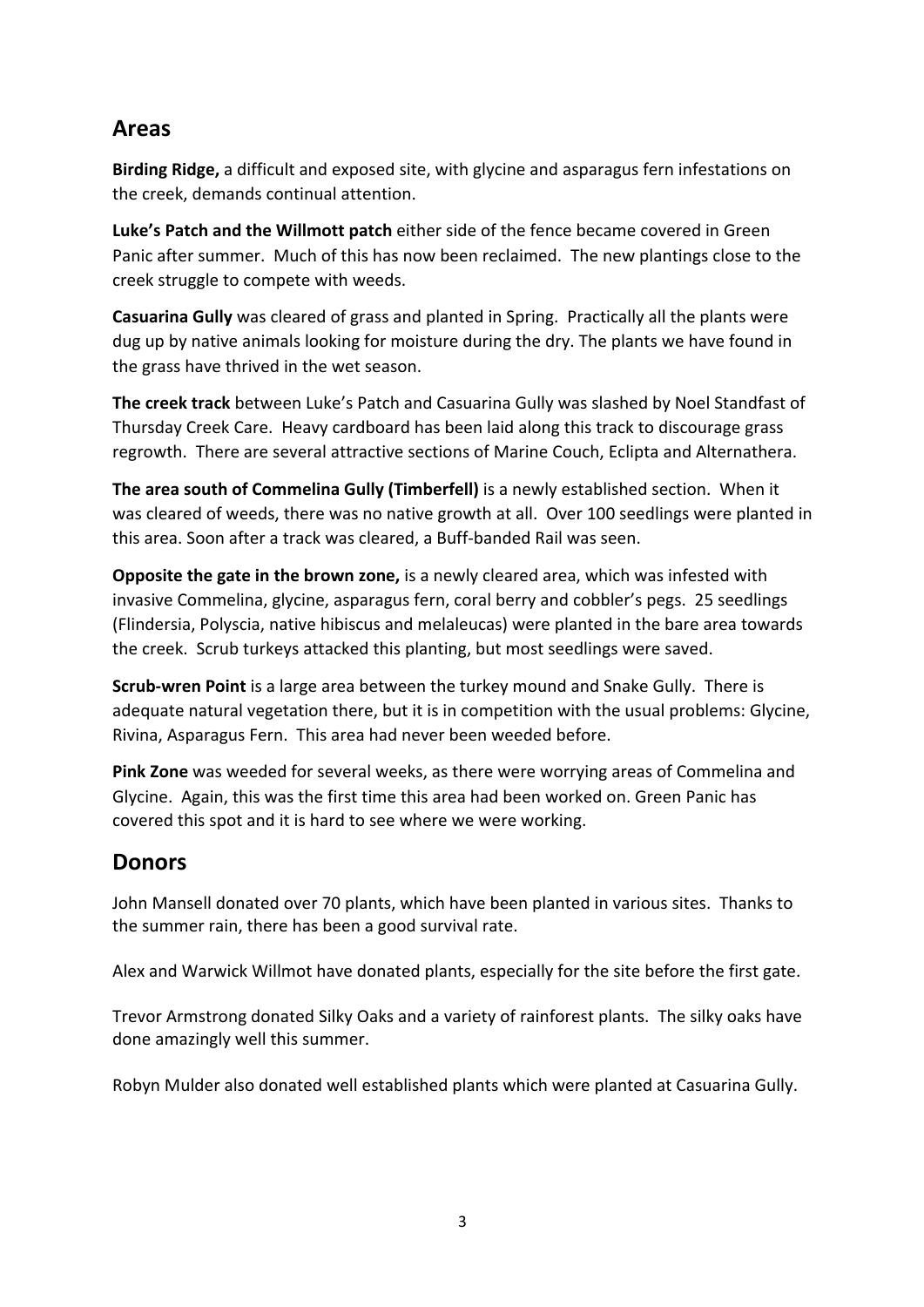## **Natural Regrowth**

Native plants continue to regenerate. The rain brought welcome germination of *Alphitonia excelsa, Alchornea ilicifolia* and *Trema tormentosa. Acacias* readily self-seed, as do Tuckeroos. On the creekbank at Rotary 2 is a healthy outcrop of *Wollastonia biflora,*  apparently brought by the creek water. *Einardia nutans* and Warrigal Greens continue to provide ground cover. Additionally, there are areas of native Commelina and *Oplismensus*  helping to retard the weeds. Despite plenty of unwelcome grasses, such as Crow's Foot, one of the Eriochloa species and *Cayratia sp.* have appeared for the first time. There are some small eruptions of Emu Foot, *Cullen tenax.*

## **Weeds**

Although the major problems at the Common are Glycine, Asparagus fern, Cobbler's pegs, Green panic, Rhodes grass, *Rivina humilis* and Celtis, other weeds have appeared. Blue billygoat weed *Ageratum houstonianum,* has become prolific this Autumn; Khaki weed, *Alternathera pungens,* has flourished along the track; Horned Cucumber has re-appeared; and cobbler's pegs are jumping the fence from the university plantings.

## **Difficulties**

- Our greatest difficulty has been the resurgence of weeds after the Summer and Autumn rain.
- The weed load in the university plantings increases our work.

## **OCCA**

OCCA is paid by the Department of Works to spend 4 days once a month at the Common. They usually come Tuesdays and tackle the most difficult tasks, such as glycine and asparagus removal, tree removal and slashing.

## **Community involvement**

A group of St Aidan's students came on two separate occasions and weeded around Stony Gully. Thanks to Camilla Duff Burford for organising these volunteers.

## **Thanks**

Thanks to all the weeders who turn up regularly every Tuesday at 7 am, with unfailing cheerfulness and enthusiasm. It is a very beautiful time to be at the Common and we often enjoy the company of birds, who seem also to be enjoying the morning and the space to move.

Mary Lou Simpson Convenor 27th May 2021